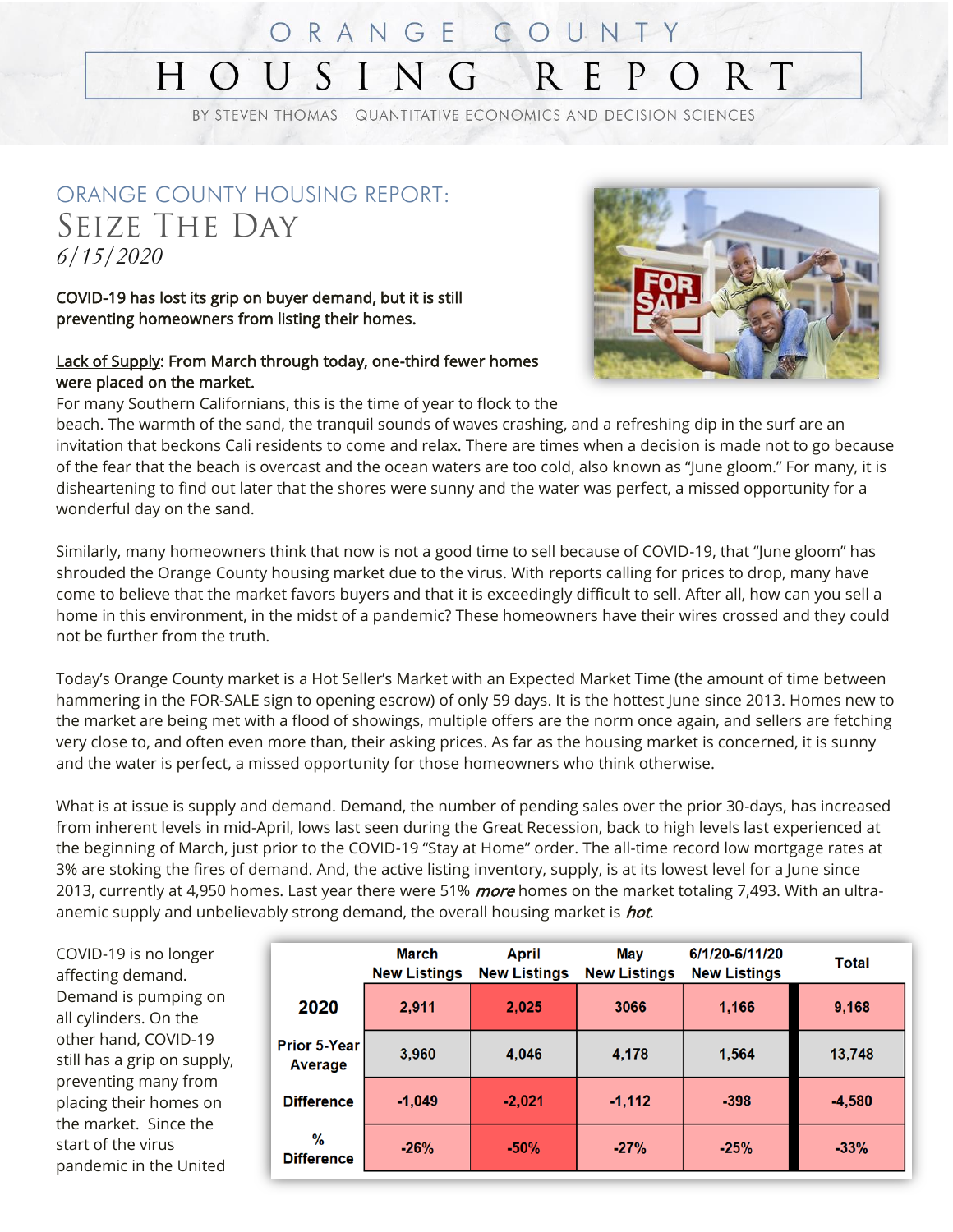States through today, a large number of homeowners have opted to wait and place any moving plans on hold.

In March, there were 1,049 fewer homes placed on the market in Orange County compared to the 5-year average, 26% less. In April, there were 2,021 fewer, 50% less. In May, there were 1,112 fewer, 27% less. And, for June, through June 11th, there were 398 fewer, 25% less. That is a total of 4,580 fewer homes placed on the market since March, a third less than the 5-year average. That is a lot of homes. For perspective, it is 93% of the current active inventory.

It makes sense that homeowners opted to not sell at the beginning of the virus lockdown. There was so much uncertainty and fear, which is why COVID-19 affected both supply and demand. But, as the lockdown wore on and Californians moved towards reopening the economy, demand returned, instigated by record low rates. The real estate industry has adapted to the virus as well. Documents have been created by the California Association of REALTORS® to properly inform and protect buyers and sellers. Real estate agents are showing homes utilizing masks, gloves, and proper social distancing. The real estate industry is fully operational again, except for the number of homes coming on the market.

Quite simply, there just are not enough homes on the market to satiate the recent spike in demand. Homeowners are reluctant to come on the market because of the false narrative that is playing out in the public right now. The economy is in a recession, so housing must go down just like it did during the Great Recession. Yet, that is not how the storyline is playing out. Housing was one of the strongest sectors of the economy prior to the COVID-19 lockdown. It was pumping on all cylinders and was extremely healthy, not a bubble and not an area of concern for economists. Buyers had to qualify for loans. Down payments were large. Homeowners were not using their houses like piggy banks and pulling out cash to pay for life's luxuries. Subprime loans, pick-a-payment loans, and fraudulent

lending were not in the mix. And, rates have been low and have remained low for a very long time, improving home affordability tremendously.

So, yes, the housing market can be strong in the midst of a recession. Demand is flourishing under the current record low mortgage rate environment. It is time for sellers to enter the arena as well. It is time for sellers to seize the day.

#### **Active Inventory: The current active inventory decreased by 2% in the past two-weeks.**

The active listing inventory dropped by 94 homes in the past two-weeks, down 2%,



and now sits at 4,950. In the past 5-years, the inventory, on average, has risen by 3%. So this recent drop is unprecedented for this time of the year. The issue is that there are not enough homes coming on the market to satisfy the current level of demand. Homes are coming off the market faster than they are coming on right now. Hopefully, as more homeowners discover that the current market lines up heavily in the sellers favor in spite of the ongoing COVID-19 epidemic, the number of new listings reaches levels similar to prior years.

Last year at this time, there were 7,493 homes on the market, 2,543 more than today, a 51% difference. There were a lot more choices for buyers last year.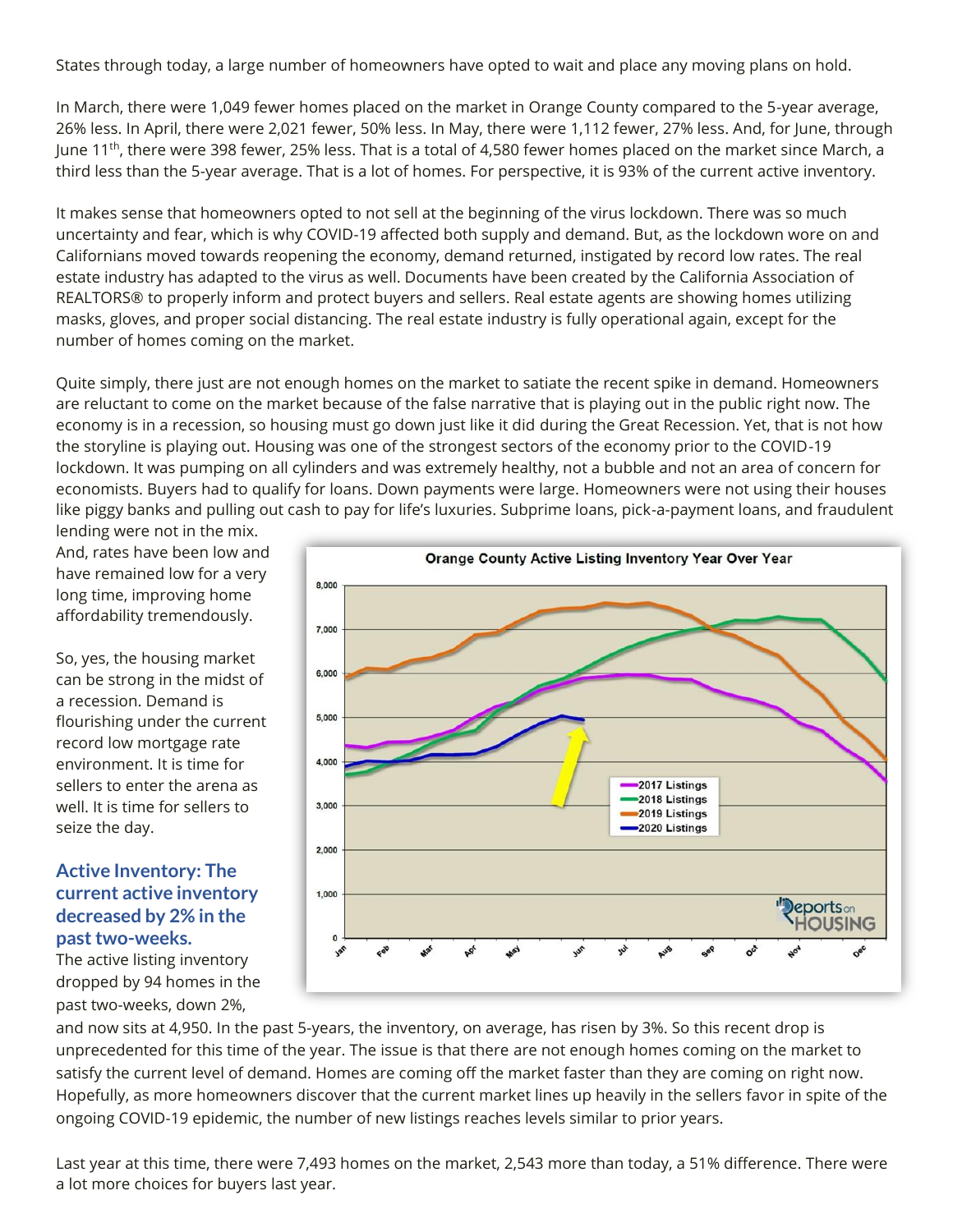#### **Demand: In the past two-weeks demand continued to surge, increasing by 24%.**

Demand, the number of new pending sales over the prior month, increased from 2,035 to 2,529, an additional 494 pending sales, up an incredible 24% in just two weeks. In the past 4-weeks, demand has added 907 pending sales, a 56% rise. With mortgage rates dropping to all-time record lows, demand is exploding. Buyers want to take advantage of the current, unprecedented ultra-low mortgage environment. It is easy to see when they do the math. For a \$700,000 mortgage, the monthly payment prior to the lockdown was at \$3,242 per month with a mortgage rate of 3.75%. Today, at 3%, the monthly payment drops to \$2,951, a \$291 per month savings, or a discount of 9%.

Last year, there were 132 more pending sales than today, 5% extra. In mid-April, at the low point of the COVID-19 pandemic, demand was off by 60% year over year. The year over year gap has nearly vanished.

In the past two-weeks the Expected Market Time dropped from 74 to 59 days, a Hot Seller's Market (less than 60 days), where sellers get to call the shots during the negotiating process and home values are on the rise. Last year the Expected Market Time was at 84 days, much slower than today.

#### **Luxury End: The luxury demand continues to soar higher.**

In the past two-weeks, demand for homes above \$1.25 million increased by 87 pending sales, up 28%, and now totals 400, nearly reaching the height of 416 established on March 5<sup>th</sup> prior to the COVID-19 lockdown. The luxury market is back on a strong footing, beating everybody's expectations of the luxury end. The luxury home inventory increased by 34 homes, up 2%, and now totals 1,797. With another dramatic improvement in demand, which is outpacing the rise in the inventory, the overall Expected Market Time for homes priced above \$1.25 million decreased from 169 to 135 days in the past couple of weeks. In mid-April, it was at 322 days. The luxury market is not quite where it was on March 5<sup>th</sup>, 121 days, but it nearly there.

Year over year, luxury demand is down by 6 pending sales, or 1%, and the active luxury listing inventory is down by 725 homes, or 29%. The Expected Market Time last year was at 186 days, much slower than today.

For homes priced between \$1.25 million and \$1.5 million, in the past two-weeks, the Expected Market Time decreased from 98 to 89 days. For homes priced between \$1.5 million and \$2 million, the Expected Market Time decreased from 116 to 96 days. For homes priced between \$2 million and \$4 million, the Expected Market Time decreased from 258 to 175 days. For homes priced above \$4 million, the Expected Market Time decreased from 455 to 315 days. At 315 days, a seller would be looking at placing their home into escrow around April 2021.

|                                 | <b>Expected</b><br><b>Market Time</b> | <b>Share of Housing</b><br><b>Inventory</b> | Share of<br><b>Current Demand</b> | <b>Last Year</b> |
|---------------------------------|---------------------------------------|---------------------------------------------|-----------------------------------|------------------|
| O.C. \$0-\$750k                 | 41 Days                               | 35%                                         | 50%                               | 61 Days          |
| O.C. \$750k-\$1m                | 42 Days                               | 18%                                         | 25%                               | 70 Days          |
| O.C. \$1m-\$1.25m               | 70 Days                               | 11%                                         | 9%                                | 92 Days          |
| O.C. \$1.25m-\$1.5m             | 89 Days                               | 7%                                          | 5%                                | 118 Days         |
| O.C. \$1.5m-\$2m                | 96 Days                               | 8%                                          | 5%                                | 149 Days         |
| O.C. \$2m-\$4m                  | 175 Days                              | 14%                                         | 5%                                | 254 Days         |
| $O.C. $4m+$                     | 315 Days                              | 7%                                          | 1%                                | 441 Days         |
| Peports <sup>®</sup><br>HOUSING |                                       |                                             |                                   |                  |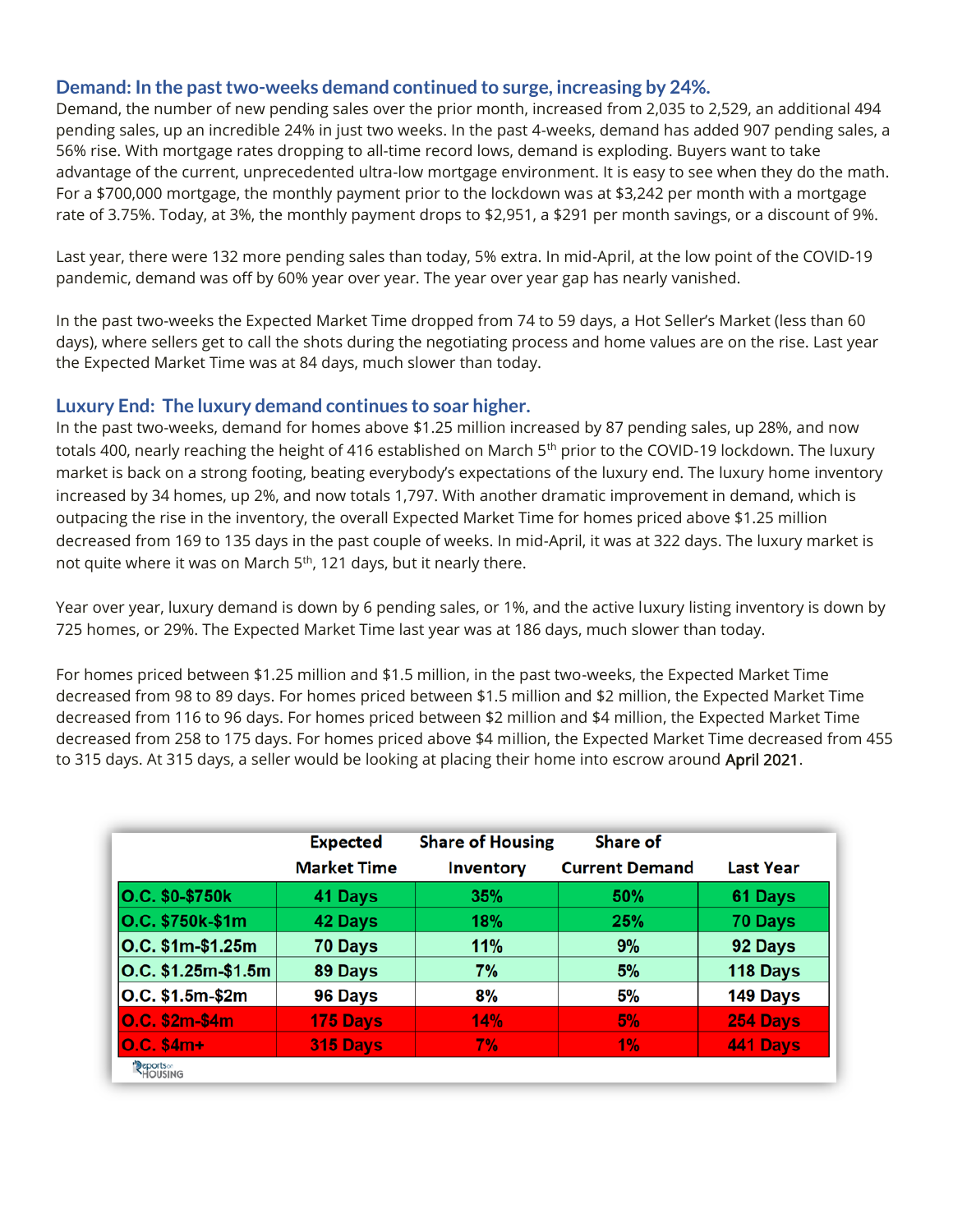#### **ORANGE COUNTY HOUSING MARKET SUMMARY:**

- The active listing inventory decreased by 94 homes in the past two-weeks, down 2%, and now totals 4,950. Since March, there have been 33% fewer homes that have come on the market compared to the prior 5 year average. That is 4,580 fewer FOR-SALE signs. COVID-19 is still suppressing the supply of homes. Last year, there were 7,493 homes on the market, 2,543 more than today, a 51% difference.
- Demand, the number of pending sales over the prior month, increased by 494 pending sales in the past two-weeks, up 24%, and now totals 2,529. It has grown by 56% in only 4 weeks. COVID-19's effect on housing has vanished. Last year, there were 2,529 pending sales, 5% more than today.
- The Expected Market Time for all of Orange County decreased from 74 days to 59, a Hot Seller's Market (less than 60 days). The drop was due to the surge in demand and a subsequent drop in the supply. It was at 84 days last year, much slower than today.
- For homes priced below \$750,000, the market is a hot Seller's Market (less than 60 days) with an expected market time of 41 days. This range represents 35% of the active inventory and 50% of demand.
- For homes priced between \$750,000 and \$1 million, the expected market time is 42 days, a hot Seller's Market. This range represents 18% of the active inventory and 25% of demand.
- For homes priced between \$1 million to \$1.25 million, the expected market time is 70 days, a slight Seller's Market (between 60 and 90 days).
- For luxury homes priced between \$1.25 million and \$1.5 million, in the past two weeks, the Expected Market Time decreased from 98 to 89 days. For homes priced between \$1.5 million and \$2 million, the Expected Market Time decreased from 116 to 96 days. For luxury homes priced between \$2 million and \$4 million, the Expected Market Time decreased from 258 to 175 days. For luxury homes priced above \$4 million, the Expected Market Time decreased from 455 to 315 days.
- The luxury end, all homes above \$1.25 million, accounts for 36% of the inventory and only 16% of demand.
- Distressed homes, both short sales and foreclosures combined, made up only 0.5% of all listings and 1% of demand. There are only 9 foreclosure s and 15 short sales available to purchase today in all of Orange County, 24 total distressed homes on the active market, down 14 from two-weeks ago. Last year there were 53 total distressed homes on the market, slightly more than today.
- There were 1,386 closed residential resales in May, 53% fewer than April 2019's 2,941 closed sales. This is entirely due to COVID-19 suppressing both supply and demand. May marked a 19% drop compared to April 2020. The sales to list price ratio was 95.4% for all of Orange County. Foreclosures accounted for just 0.6% of all closed sales, and short sales accounted for 0.4%. That means that 99% of all sales were good ol' fashioned sellers with equity.

Have a great week.

Sincerely, Sincerely,

Kevin Comisky

KEVIN COMISKY Keller Forsyth Group *powered by eXp Realty*

OC Housing Report written by **Steven Thomas Quantitative Economics and Decision Sciences**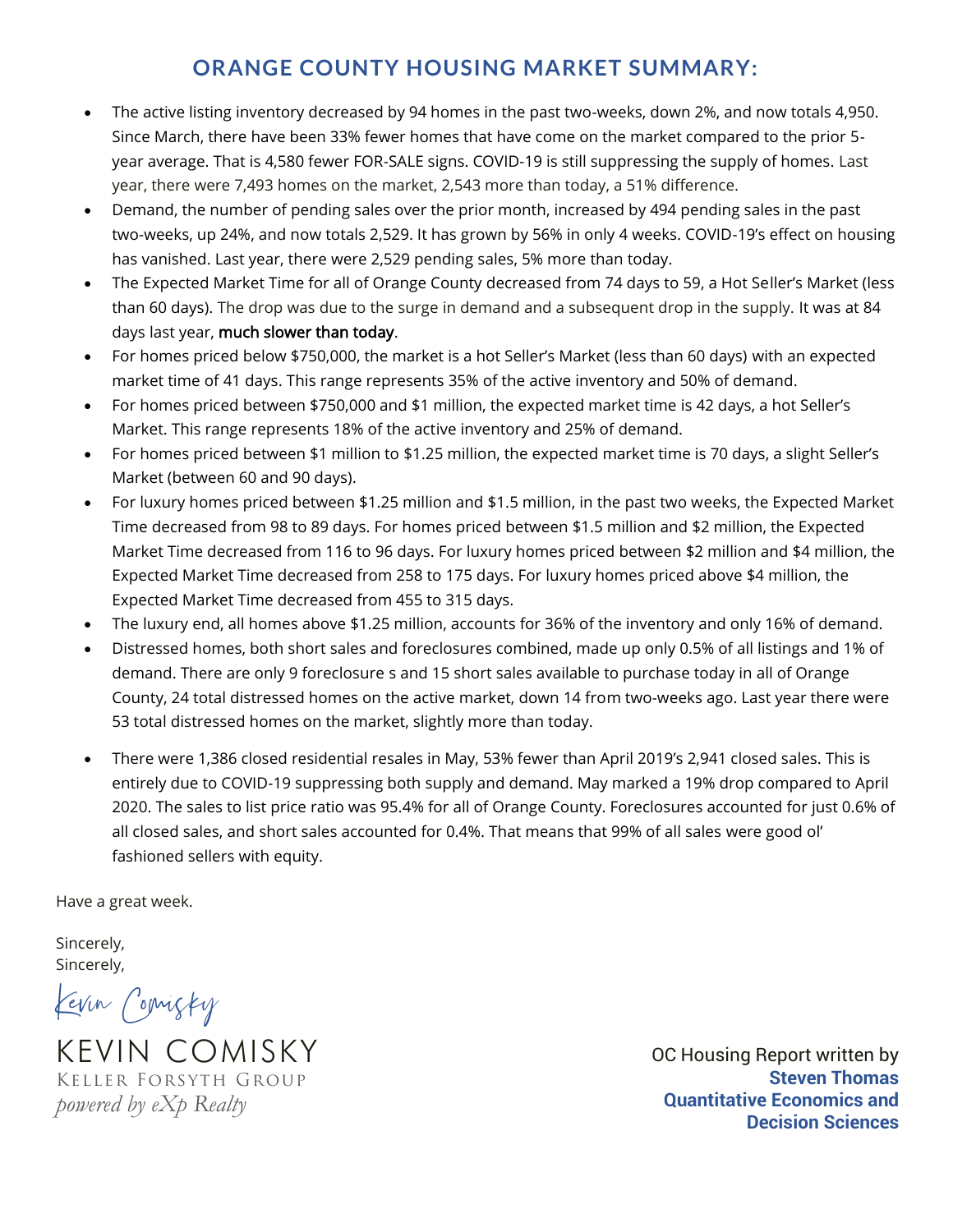|                         |                | <b>Demand</b>   |               | <b>Market</b>       | <b>Market</b> | <b>Market</b> | <b>Market</b>       |                    |
|-------------------------|----------------|-----------------|---------------|---------------------|---------------|---------------|---------------------|--------------------|
|                         |                | (Last 30        | <b>Market</b> | <b>Time</b>         | <b>Time</b>   | <b>Time</b>   | <b>Time</b>         | Average            |
|                         | <b>Current</b> | Days            | <b>Time</b>   | 2-Weeks             | 4-Weeks       | 1-Year        | 2-Years             | <b>Active List</b> |
|                         | <b>Actives</b> | Pending         | (In Days)     | Ago                 | Ago           | Ago           | Ago                 | <b>Price</b>       |
|                         | 6/11/2020      | s)              |               | 6/11/2020 5/28/2020 | 5/14/2020     |               | 6/13/2019 6/14/2018 | 6/11/2020          |
| <b>Aliso Viejo</b>      | 57             | 51              | 34            | 38                  | 47            | 52            | 48                  | \$723k             |
| <b>Anaheim</b>          | 164            | 116             | 42            | 57                  | 66            | 59            | 42                  | \$643k             |
| <b>Anaheim Hills</b>    | 73             | 71              | 31            | 59                  | 65            | 56            | 66                  | \$1.1m             |
| <b>Brea</b>             | 52             | 39              | 40            | 55                  | 83            | 80            | 57                  | \$1.0m             |
| <b>Buena Park</b>       | 46             | 42              | 33            | 46                  | 50            | 45            | 44                  | \$701k             |
| Corona Del Mar          | 117            | 28              | 125           | 288                 | 285           | 294           | 170                 | \$5.3m             |
| Costa Mesa              | 120            | 67              | 54            | 63                  | 74            | 72            | 62                  | \$1.1m             |
| Coto De Caza            | 76             | 20              | 114           | 122                 | 198           | 157           | 105                 | \$2.3m             |
| <b>Cypress</b>          | 32             | 40              | 24            | 61                  | 50            | 44            | 30                  | \$698k             |
| <b>Dana Point</b>       | 182            | 63              | 87            | 161                 | 221           | 145           | 119                 | \$3.2m             |
| Dove Canyon             | 12             | 7               | 51            | 55                  | 150           | 300           | 270                 | \$1.2m             |
| <b>Foothill Ranch</b>   | 20             | 18              | 33            | 25                  | 28            | 44            | 28                  | \$783k             |
| <b>Fountain Valley</b>  | 42             | 28              | 45            | 37                  | 49            | 35            | 35                  | \$709k             |
| <b>Fullerton</b>        | 135            | 88              | 46            | 58                  | 71            | 51            | 56                  | \$956k             |
| <b>Garden Grove</b>     | 90             | 72              | 38            | 48                  | 48            | 62            | 39                  | \$704k             |
| <b>Huntington Beach</b> | 306            | 164             | 56            | 63                  | 88            | 74            | 54                  | \$1.4m             |
| <b>Irvine</b>           | 657            | 185             | 107           | 119                 | 153           | 121           | 81                  | \$1.4m             |
| La Habra                | 47             | 42              | 34            | 36                  | 39            | 61            | 53                  | \$639k             |
| La Palma                | 8              | 5               | 48            | 45                  | 20            | 43            | 39                  | \$779k             |
| Ladera Ranch            | 74             | 40              | 56            | 41                  | 55            | 76            | 51                  | \$1.3m             |
| Laguna Beach            | 237            | 41              | 173           | 206                 | 332           | 311           | 239                 | \$4.4m             |
| Laguna Hills            | 55             | 39              | 42            | 55                  | 102           | 100           | 59                  | \$1.7m             |
| Laguna Niguel           | 163            | 89              | 55            | 64                  | 78            | 91            | 83                  | \$1.7m             |
| Laguna Woods            | 200            | 64              | 94            | 131                 | 148           | 90            | 64                  | \$341k             |
| <b>Lake Forest</b>      | 90             | 57              | 47            | 76                  | 68            | 62            | 49                  | \$838k             |
| <b>Los Alamitos</b>     | 14             | 9               | 47            | 69                  | 45            | 210           | 27                  | \$830k             |
| <b>Mission Viejo</b>    | 142            | 123             | 35            | 41                  | 49            | 68            | 62                  | \$873k             |
| <b>Newport Beach</b>    | 318            | 76              | 126           | 168                 | 209           | 184           | 135                 | \$3.5m             |
| <b>Newport Coast</b>    | 92             | 13              | 212           | 198                 | 253           | 166           | 204                 | \$6.6m             |
| <b>North Tustin</b>     | 57             | $\overline{17}$ | 101           | 101                 | 123           | 98            | 108                 | \$2.1m             |
| Orange                  | 146            | 123             | 36            | 56                  | 86            | 51            | 64                  | \$1.0m             |
| <b>Placentia</b>        | 38             | 41              | 28            | 33                  | 40            | 56            | 36                  | \$696k             |
| <b>Portola Hills</b>    | 32             | 18              | 53            | 120                 | 58            | 46            | 24                  | \$943k             |
| Rancho Mission Viejo    | 75             | 43              | 52            | 69                  | 94            | 153           | 64                  | \$807k             |
| Rancho Santa Marg.      | 47             | 54              | 26            | 36                  | 28            | 63            | 52                  | \$631k             |
| <b>Rossmoor</b>         | 15             | 12              | 38            | 69                  | 65            | 101           | 57                  | \$1.6m             |
| <b>San Clemente</b>     | 153            | 103             | 45            | 60                  | 96            | 96            | 86                  | \$1.5m             |
| San Juan                | 111            | 38              | 88            | 93                  | 129           | 120           | 89                  | \$2.2m             |
| Santa Ana               | 150            | 92              | 49            | 64                  | 79            | 86            | 63                  | \$588k             |
| Seal Beach              | 126            | 45              | 84            | 144                 | 145           | 122           | 57                  | \$418k             |
| <b>Stanton</b>          | 15             | 20              | 23            | 43                  | 49            | 39            | 20                  | \$749k             |
| <b>Talega</b>           | 33             | 28              | 35            | 56                  | 123           | 62            | 68                  | \$1.1m             |
| <b>Tustin</b>           | 85             | 56              | 46            | 56                  | 65            | 47            | 33                  | \$991k             |
| <b>Villa Park</b>       | 19             | 9               | 63            | 143                 | 200           | 132           | 79                  | \$1.7m             |
| Westminster             | 39             | 31              | 38            | 38                  | 69            | 42            | 43                  | \$773k             |
| Yorba Linda             | 133            | 90              | 44            | 56                  | 66            | 79            | 100                 | \$1.5m             |
| All of O.C.             | 4,950          | 2,529           | 59            | 74                  | 90            | 84            | 68                  | \$1.7m             |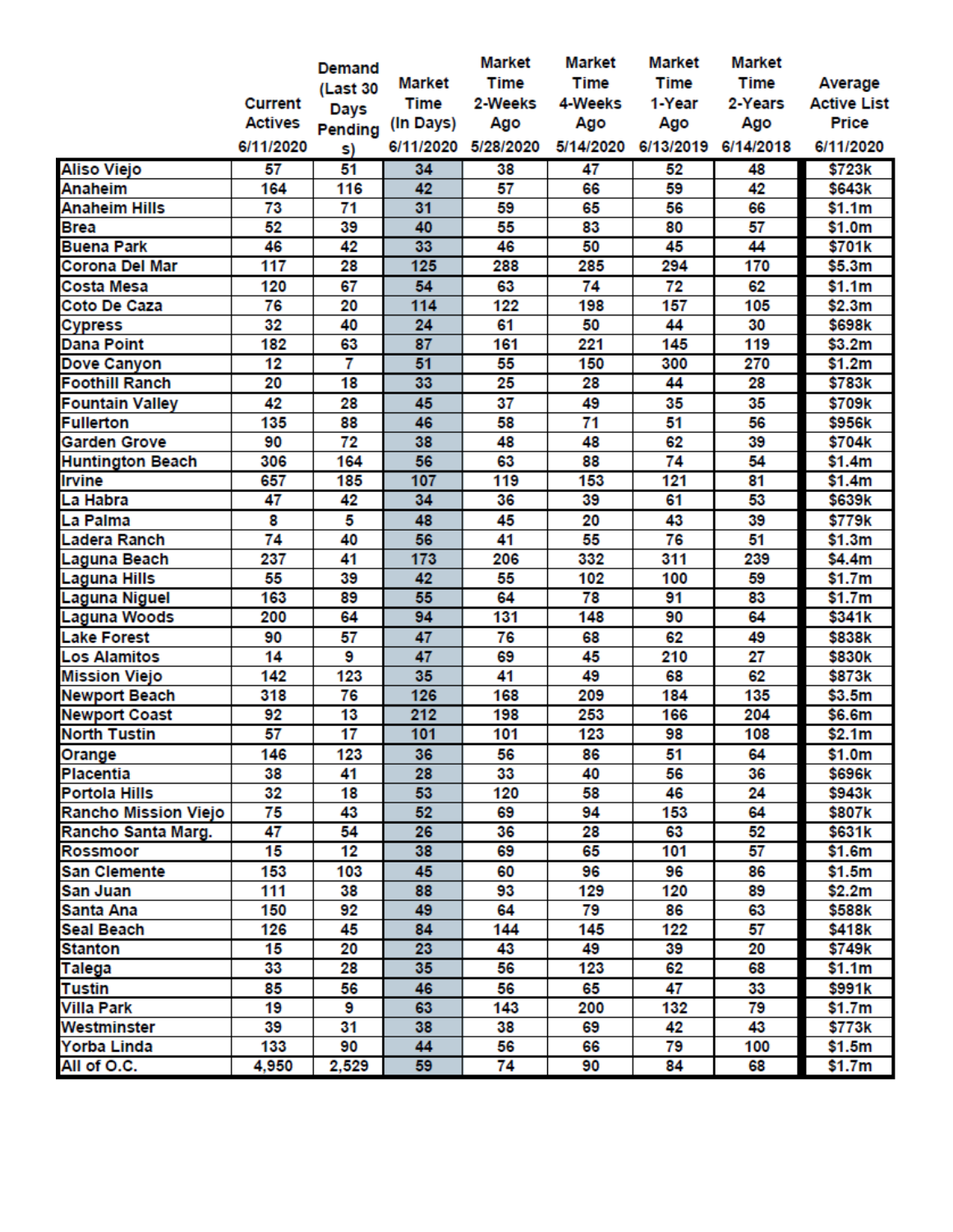### **Attached Homes**

|                    |                | Demand   | Market    | <b>Market</b> | <b>Market</b> | Market     | Market    | Average            |
|--------------------|----------------|----------|-----------|---------------|---------------|------------|-----------|--------------------|
|                    | Current        | (Last 30 | Time      | Time          | Time          | Time       | Time      | <b>Active List</b> |
|                    | <b>Actives</b> | Days     | (In Days) | 2-Weeks       | 4-Weeks       | 1-Year Ago | 2-Years   | Price              |
|                    | 6/11/2020      | Pending  | 6/11/2020 | 5/28/2020     | 5/14/2020     | 6/13/2019  | 6/14/2018 | 6/11/2020          |
| All of O.C.        | 1.789          | 957      | 56        | 73            | 84            | 80         | 56        | \$763k             |
| O.C. \$0-\$250k    | 117            | 41       | 86        | 115           | 105           | 80         | 39        | \$192k             |
| O.C. \$250k-\$500k | 568            | 363      | 47        | 58            | 64            | 68         | 41        | \$389k             |
| O.C. \$500k-\$750k | 590            | 395      | 45        | 62            | 74            | 66         | 54        | \$629k             |
| O.C. \$750k-\$1m   | 229            | 97       | 71        | 91            | 126           | 109        | 85        | \$858k             |
| $O.C. $1m+$        | 285            | 61       | 140       | 178           | 230           | 247        | 186       | \$1.9m             |

**Current Actives Vacant** 

 $11.1%$ 

### **Detached Homes**

|                     | Current<br><b>Actives</b><br>6/11/2020 | Demand<br>(Last 30<br>Days<br>Pending | Market<br><b>Time</b><br>(In Days)<br>6/11/2020 | Market<br>Time<br>2-Weeks<br>5/28/2020 | Market<br><b>Time</b><br>4-Weeks<br>5/14/2020 | Market<br><b>Time</b><br>1-Year Ago<br>6/13/2019 | Market<br><b>Time</b><br>2-Years<br>6/14/2018 | Average<br><b>Active List</b><br>Price<br>6/11/2020 |
|---------------------|----------------------------------------|---------------------------------------|-------------------------------------------------|----------------------------------------|-----------------------------------------------|--------------------------------------------------|-----------------------------------------------|-----------------------------------------------------|
| All of O.C.         | 3,161                                  | 1,572                                 | 60                                              | 75                                     | 94                                            | 87                                               | 75                                            | \$2.3m                                              |
| O.C. \$0-\$500k     | 33                                     | 19                                    | 52                                              | 44                                     | 47                                            | 80                                               | 42                                            | \$411k                                              |
| O.C. \$500k-\$750k  | 402                                    | 440                                   | 27                                              | 36                                     | 44                                            | 48                                               | 38                                            | \$669k                                              |
| O.C. \$750k-\$1m    | 671                                    | 542                                   | 37                                              | 50                                     | 60                                            | 64                                               | 56                                            | \$883k                                              |
| O.C. \$1m-\$1.25m   | 451                                    | 213                                   | 64                                              | 75                                     | 109                                           | 83                                               | 82                                            | \$1.1m                                              |
| O.C. \$1.25m-\$1.5m | 321                                    | 109                                   | 88                                              | 93                                     | 118                                           | 112                                              | 106                                           | \$1.4m                                              |
| O.C. \$1.5m-\$2m    | 331                                    | 108                                   | 92                                              | 110                                    | 163                                           | 138                                              | 152                                           | \$1.7m                                              |
| O.C. \$2m-\$4m      | 621                                    | 108                                   | 173                                             | 254                                    | 370                                           | 248                                              | 182                                           | \$2.9m                                              |
| O.C. \$4m+          | 331                                    | 33                                    | 301                                             | 459                                    | 519                                           | 420                                              | 378                                           | \$8.8m                                              |

**Current Actives Vacant** 

21.0%

## **All Homes**

|                     | Current                     | Demand<br>(Last 30     | <b>Market</b><br><b>Time</b> | <b>Market</b><br>Time | <b>Market</b><br>Time | Market<br>Time          | Market<br><b>Time</b> | Average<br><b>Active List</b> |
|---------------------|-----------------------------|------------------------|------------------------------|-----------------------|-----------------------|-------------------------|-----------------------|-------------------------------|
|                     | <b>Actives</b><br>6/11/2020 | Days<br><b>Pending</b> | (In Days)<br>6/11/2020       | 2-Weeks<br>5/28/2020  | 4-Weeks<br>5/14/2020  | 1-Year Ago<br>6/13/2019 | 2-Years<br>6/14/2018  | Price<br>6/11/2020            |
| All of O.C.         | 4,950                       | 2,529                  | 59                           | 74                    | 90                    | 84                      | 68                    | \$1.7m                        |
| O.C. \$0-\$500k     | 718                         | 423                    | 51                           | 63                    | 67                    | 70                      | 41                    | \$358k                        |
| O.C. \$500k-\$750k  | 992                         | 835                    | 36                           | 47                    | 57                    | 55                      | 44                    | \$645k                        |
| O.C. \$750k-\$1m    | 900                         | 639                    | 42                           | 56                    | 68                    | 70                      | 60                    | \$877k                        |
| O.C. \$1m-\$1.25m   | 543                         | 232                    | 70                           | 83                    | 120                   | 92                      | 88                    | \$1.1m                        |
| O.C. \$1.25m-\$1.5m | 378                         | 128                    | 89                           | 98                    | 129                   | 118                     | 111                   | \$1.4m                        |
| O.C. \$1.5m-\$2m    | 391                         | 122                    | 96                           | 116                   | 158                   | 149                     | 162                   | \$1.7m                        |
| O.C. \$2m-\$4m      | 681                         | 117                    | 175                          | 258                   | 368                   | 254                     | 183                   | \$2.9m                        |
| $O.C. $4m+$         | 347                         | 33                     | 315                          | 455                   | 540                   | 441                     | 368                   | \$8.7m                        |

**Current Actives Vacant** 



"Data tabulated from CRMLS. This data may not reflect all real estate activity in the market. Not all cities are listed but are included in the O.C. totals.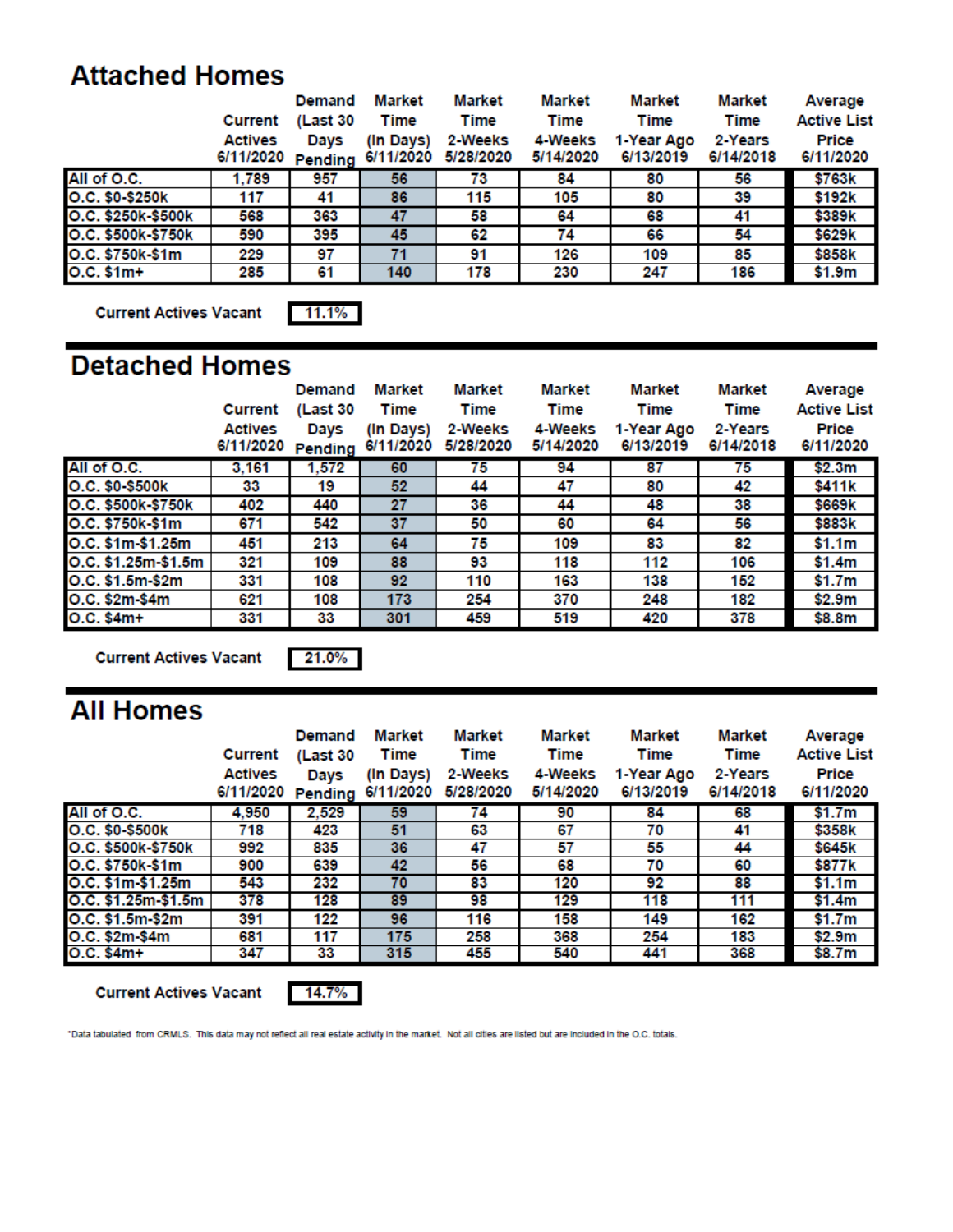|                         | <b>Units</b>            |             |                                      | <b>Sales</b> |                    |                    |        | Avg. \$ |                 |
|-------------------------|-------------------------|-------------|--------------------------------------|--------------|--------------------|--------------------|--------|---------|-----------------|
|                         | Sold                    | Average     |                                      | to List      |                    |                    | Avg.   | Per     | <b>Units</b>    |
|                         | May                     | Sales       | Average                              | Price        | Low                | High               | Square | Square  | Sold            |
|                         | 2020                    | Price       | <b>List Price</b>                    | Ratio        | Price              | Price              | Feet   | Feet    | May 2019        |
| <b>Aliso Viejo</b>      | 39                      | \$697,103   | \$710,956                            | 98.1%        | \$332k             | \$1.2m             | 1,628  | \$428   | 71              |
| Anaheim                 | 69                      | \$599,514   | \$599,032                            | 100.1%       | \$185k             | \$803k             | 1,552  | \$386   | 139             |
| <b>Anaheim Hills</b>    | 38                      | \$739,153   | \$749,184                            | 98.7%        | \$385k             | \$1.4m             | 1,967  | \$376   | 70              |
| <b>Brea</b>             | 25                      | \$747,309   | \$806,384                            | 92.7%        | \$163k             | \$1.4m             | 2,010  | \$372   | 40              |
| <b>Buena Park</b>       | 25                      | \$655,020   | \$660,332                            | 99.2%        | \$470k             | \$905k             | 1,693  | \$387   | 51              |
| <b>Corona Del Mar</b>   | 11                      | \$2,912,292 | \$3,128,073                          | 93.1%        | \$1.1m             | \$7.1m             | 2,797  | \$1,041 | 28              |
| <b>Costa Mesa</b>       | 45                      | \$914,174   | \$929,971                            | 98.3%        | \$305k             | \$2.7m             | 1,737  | \$526   | 76              |
| <b>Coto De Caza</b>     | 14                      |             | $$1,431,000$ $$1,472,156$            | 97.2%        | \$815k             | \$2.3m             | 3,835  | \$373   | 24              |
| <b>Cypress</b>          | 21                      | \$713,729   | \$736,495                            | 96.9%        | \$52 <sub>k</sub>  | \$1.1m             | 1,792  | \$398   | 37              |
| <b>Dana Point</b>       | 29                      |             | \$1,226,012 \$1,280,679              | 95.7%        | \$380k             | \$6.5m             | 1,852  | \$662   | 52              |
| Dove Canyon             | 2                       |             | \$1,200,000 \$1,219,500              | 98.4%        | \$1.2m             | \$1.2m             | 3,648  | \$333   | 7               |
| <b>Foothill Ranch</b>   | 7                       | \$864,768   | \$874,671                            | 98.9%        | \$150 <sub>k</sub> | \$1.2m             | 2,248  | \$394   | 15              |
| <b>Fountain Valley</b>  | $\overline{17}$         | \$817,229   | \$829,629                            | 98.5%        | \$340 <sub>k</sub> | \$1.4m             | 1,969  | \$415   | 41              |
| <b>Fullerton</b>        | 53                      | \$751,181   | \$754,900                            | 99.5%        | \$290k             | \$1.8m             | 1,865  | \$403   | 103             |
| <b>Garden Grove</b>     | 35                      | \$567,769   | \$574,580                            | 98.8%        | \$326k             | \$1.2m             | 1,344  | \$422   | 96              |
| <b>Huntington Beach</b> | 91                      | \$901,469   | \$926,468                            | 97.3%        | \$305k             | \$4.1m             | 1,718  | \$525   | 191             |
| <b>Irvine</b>           | 114                     | 1,165,476   | \$1,208,997                          | 96.4%        | \$313k             | \$10.5m            | 2,265  | \$515   | 280             |
| La Habra                | 24                      | \$569,833   | \$803,299                            | 70.9%        | \$290k             | \$855k             | 1,386  | \$411   | 46              |
| La Palma                | 6                       | \$654,917   | \$653,731                            | 100.2%       | \$418 <sub>k</sub> | \$884k             | 1,521  | \$431   | 13              |
| Ladera Ranch            | 24                      | \$886,308   | \$896,758                            | 98.8%        | \$398k             | \$3.2m             | 2,344  | \$378   | 42              |
| Laguna Beach            | 17                      |             | \$3,684,818 \$4,842,694              | 76.1%        | \$475k             | \$12.5m            | 2,744  | \$1,343 | 41              |
| <b>Laguna Hills</b>     | 15                      | \$832,133   | \$858,739                            | 96.9%        | \$345k             | \$2.4m             | 2,074  | \$401   | 48              |
| Laguna Niguel           | 42                      | \$952,750   | \$973,762                            | 97.8%        | \$355k             | \$4.0m             | 2,020  | \$472   | 99              |
| <b>Laguna Woods</b>     | 35                      | \$293,831   | \$303,811                            | 96.7%        | \$150k             | \$675k             | 1,054  | \$279   | 79              |
| <b>Lake Forest</b>      | 35                      | \$752,871   | \$764,095                            | 98.5%        | \$250k             | \$1.5m             | 1,888  | \$407   | 62              |
| <b>Los Alamitos</b>     | 3                       |             | \$1,261,667 \$1,301,667              | 96.9%        | \$1.1m             | \$1.4m             | 2,851  | \$443   | 5               |
| <b>Mission Viejo</b>    | 71                      | \$718,589   | \$728,551                            | 98.6%        | \$340k             | \$1.2m             | 1,831  | \$393   | 135             |
| <b>Newport Beach</b>    | 44                      |             | \$1,870,406 \$1,948,043              | 96.0%        | \$508k             | \$4.2m             | 2,272  | \$823   | 87              |
| <b>Newport Coast</b>    | 8                       |             | \$5,766,736 \$6,565,750              | 87.8%        | \$1.2m             | \$10.4m            | 6,334  | \$910   | 24              |
| <b>North Tustin</b>     | 15                      |             | $$1,308,293$ $$1,331,187$            | 98.3%        | \$725k             | \$2.8m             | 2,981  | \$439   | 23              |
| Orange                  | 58                      | \$700,509   | \$709,285                            | 98.8%        | \$335k             | \$1.5m             | 1,777  | \$394   | 107             |
| Placentia               | 18                      | \$582,722   | \$583,050                            | 99.9%        | \$300k             | \$835k             | 1,487  | \$392   | 63              |
| <b>Portola Hills</b>    | 15                      | \$629,260   | \$637,893                            | 98.6%        | \$335k             | \$1.1m             | 1,675  | \$376   | 20              |
| Rancho Mission Viejo    | 14                      | \$733,531   | \$748,120                            | 98.0%        | \$425k             | \$1.2m             | 1,907  | \$385   | 30              |
| Rancho Santa Marg.      | 38                      | \$630,376   | \$634,002                            | 99.4%        | \$294k             | \$950k             | 1,579  | \$415   | 53              |
| <b>Rosmoor</b>          | $\overline{\mathbf{3}}$ |             | $$1,336,333$ $$1,364,333$            | 97.9%        | \$1.2m             | \$1.5m             | 2,206  | \$606   | 11              |
| <b>San Clemente</b>     | 37                      |             | \$1,038,201 \$1,062,068 97.8% \$530k |              |                    | \$2.4m             | 2,182  | \$476   | 114             |
| <b>San Juan</b>         | 24                      | \$777,029   | \$805,954                            | 96.4%        | \$305k             | \$1.8m             | 1,951  | \$398   | 54              |
| Santa Ana               | 42                      | \$564,374   | \$569,391                            | 99.1%        | \$248k             | \$1.9m             | 1,362  | \$414   | 137             |
| <b>Seal Beach</b>       | 26                      | \$343,504   | \$353,492                            | 97.2%        | \$147k             | \$1.2m             | 1,018  | \$338   | 58              |
| <b>Stanton</b>          | 10                      | \$505,100   | \$501,479                            | 100.7%       | \$390k             | \$639k             | 1,224  | \$413   | $\overline{17}$ |
| Talega                  | 7                       |             | $$1,218,214$ $$1,262,386$ 96.5%      |              | \$539k             | \$2.5m             | 335    | \$363   | 38              |
| <b>Tustin</b>           | 29                      | \$730,862   | \$743,009                            | 98.4%        | \$320k             | \$2.0m             | 1,647  | \$444   | 79              |
| <b>Villa Park</b>       | 3                       |             | \$1,449,000 \$1,506,000              | 96.2%        | \$1.3m             | \$1.5m             | 3,263  | \$444   | 6               |
| Westminster             | 17                      | \$671,353   | \$676,505                            | 99.2%        | \$270 <sub>k</sub> | \$955k             | 1,561  | \$430   | 39              |
| Yorba Linda             | 51                      | \$960,990   | \$990,346                            | 97.0%        | \$390k             | \$3.8m             | 2,317  | \$415   | 79              |
| All of O.C.             | 1,386                   | \$912,461   | \$955,988                            | 95.4%        | \$52 <sub>k</sub>  | \$12.5m            | 1,896  | \$481   | 2,941           |
| O.C. \$0-\$500k         | 277                     | \$375,032   | \$386,487                            | 97.0%        | \$52k              | \$500 <sub>k</sub> | 1,011  | \$371   | 651             |
| O.C. \$500k-\$750k      | 466                     | \$636,053   | \$653,375                            | 97.3%        | \$505k             | \$750k             | 1,478  | \$430   | 982             |
| O.C. \$750k-\$1m        | 345                     | \$848,731   | \$856,755                            | 99.1%        | \$753k             | \$1.0m             | 2,049  | \$414   | 664             |
| O.C. \$1m-\$1.25m       | 111                     |             | $$1,112,771$ $$1,153,199$            | 96.5%        | \$1.0m             | \$1.25m            | 2,511  | \$443   | 251             |
| O.C. \$1.25m-\$1.5m     | 61                      |             | \$1,363,307 \$1,394,495              | 97.8%        | \$1.25m            | \$1.5m             | 3,020  | \$451   | 160             |
| O.C. \$1.5m-\$2m        | 56                      |             |                                      |              |                    |                    | 3,386  |         | 114             |
|                         |                         |             | \$1,730,188 \$1,809,187              | 95.6%        | \$1.5m             | \$2.0m             |        | \$511   |                 |
| O.C. \$2m-4m            | 52                      |             | \$2,702,378 \$2,869,072              | 94.2%        | \$2.0m             | \$4.0m             | 3,514  | \$769   | 140             |
| O.C. \$4m+              | 18                      |             | \$7,082,299 \$8,573,000 82.6%        |              |                    | $$4.1m$ $$12.5m$   | 6,455  | \$1,097 | 17              |

\*Data tabulated from CRMLS. This data may not reflect all real estate activity in the market. Not all cities are listed but are included in the O.C. totals.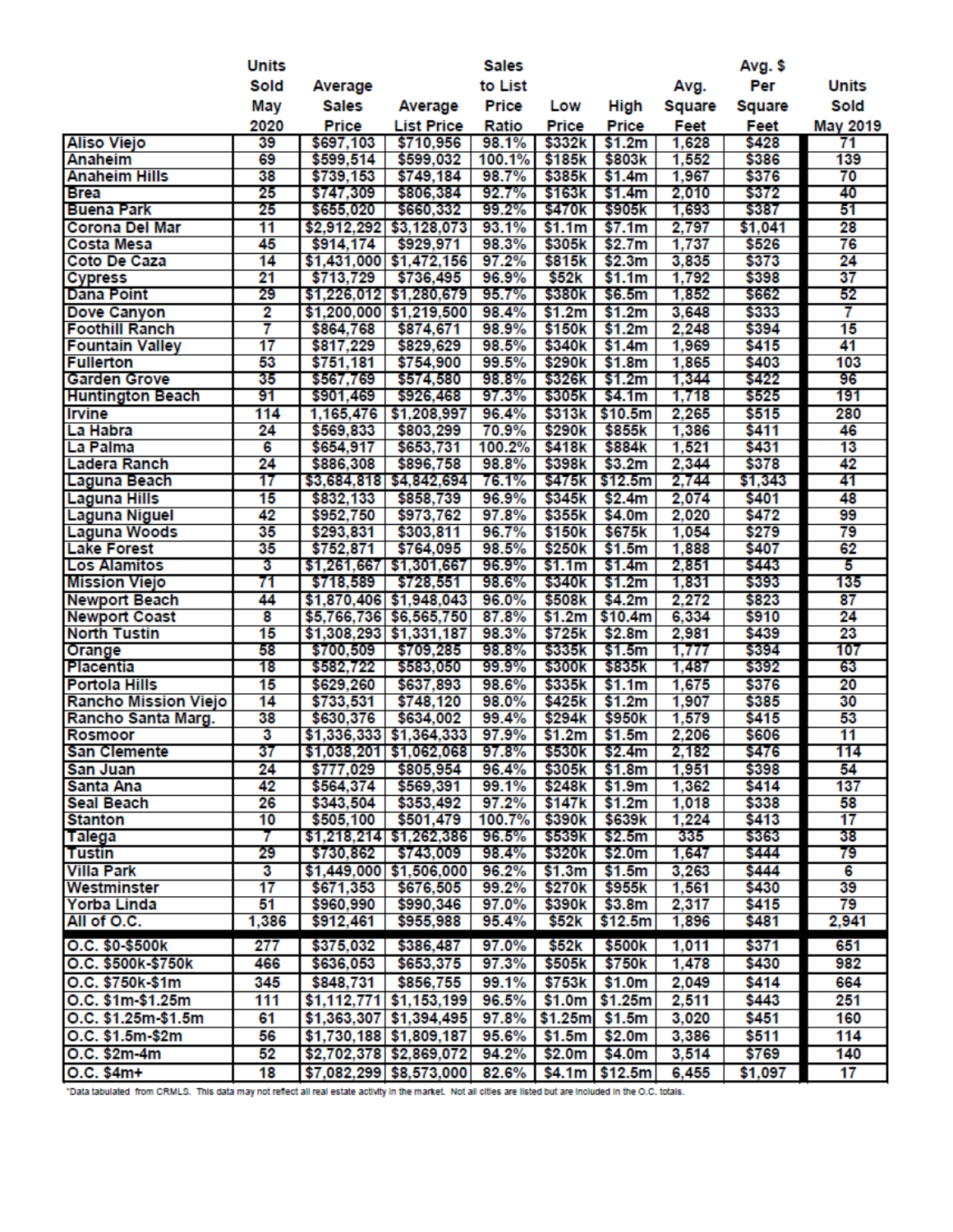|                                           |                 | <b>Number of</b>    |               |                                                                                              |                            | <b>Number of</b>                    |                 |
|-------------------------------------------|-----------------|---------------------|---------------|----------------------------------------------------------------------------------------------|----------------------------|-------------------------------------|-----------------|
|                                           |                 | <b>Foreclosures</b> | $%$ of        |                                                                                              |                            | <b>Foreclosure</b>                  | $%$ of          |
|                                           | Current         | & Short Sale        | <b>Active</b> |                                                                                              | Current                    | s & Short                           | <b>Active</b>   |
|                                           | <b>Actives</b>  | <b>Actives</b>      | Inventory     |                                                                                              | Actives                    | <b>Sale Actives Inventory</b>       |                 |
|                                           | #######         | 6/11/2020           | 6/11/2020     | <b>Attached</b>                                                                              | 6/11/2020                  | 6/11/2020                           | 6/11/2020       |
| Aliso Viejo                               |                 |                     | 1.8%          | All of O.C.                                                                                  | 1,789                      |                                     | 0.4%            |
| <b>Anaheim</b>                            | 57<br>164       | 0                   | 0.0%          | O.C. \$0-\$250k                                                                              | 117                        | 1                                   | 0.9%            |
| Anaheim Hills                             | 73              | 2                   | 2.7%          | O.C. \$250k-\$500k                                                                           | 568                        | 6                                   | 1.1%            |
| <b>Brea</b>                               | 52              | 0                   | 0.0%          | O.C. \$500k-\$750k                                                                           | 590                        | 0                                   | 0.0%            |
| <b>Buena Park</b>                         | 46              | 0                   | 0.0%          | O.C. \$750k-\$1m                                                                             | 229                        | 0                                   | 0.0%            |
| <b>Corona Del Mar</b>                     | 117             | 0                   | 0.0%          | $O.C. $1m+$                                                                                  | 285                        | $\overline{\mathbf{0}}$             | 0.0%            |
| <b>Costa Mesa</b>                         | 120             | O                   | 0.0%          |                                                                                              |                            |                                     |                 |
| Coto De Caza                              | 76              | 2                   | 2.6%          | <b>Detached</b>                                                                              |                            |                                     |                 |
| <b>Cypress</b>                            | 32              | 0                   | 0.0%          | All of O.C.                                                                                  | 3,161                      | 18                                  | $0.6\%$         |
| <b>Dana Point</b>                         | 182             | O                   | 0.0%          | O.C. \$0k \$500k                                                                             | 33                         | $\overline{\mathbf{0}}$             | 0.0%            |
| Dove Canyon                               | $\overline{12}$ | 0                   | 0.0%          | O.C. \$500k-\$750k                                                                           | 402                        | 3                                   | 0.7%            |
| <b>Foothill Ranch</b>                     | 20              | 0                   | 0.0%          | O.C. \$750k-\$1m                                                                             | 671                        | 4                                   | 0.6%            |
| <b>Fountain Valley</b>                    | 42              | 0                   | 0.0%          | O.C. \$1m \$1.5m                                                                             | 451                        | 4                                   | 0.9%            |
| <b>Fullerton</b>                          | 135             | 0                   | 0.0%          | O.C. \$1.25m-\$1.5m                                                                          | 321                        | 1                                   | 0.3%            |
| <b>Garden Grove</b>                       | 90              | 1                   | 1.1%          | O.C. \$1.5m-\$2m                                                                             | 331                        | 0                                   | 0.0%            |
| <b>Huntington Beach</b>                   | 306             | 0                   | 0.0%          | O.C. \$2m-\$4m                                                                               | 621                        | 5                                   | 0.8%            |
| <b>Irvine</b>                             | 657             | 1                   | 0.2%          | $O.C. $4m+$                                                                                  | 331                        | 1                                   | 0.3%            |
| La Habra                                  | 47              | O                   | 0.0%          |                                                                                              |                            |                                     |                 |
| La Palma                                  | 8               | 0                   | 0.0%          | <b>All Homes</b>                                                                             |                            |                                     |                 |
| Ladera Ranch                              | 74              | 0                   | 0.0%          | All of O.C.                                                                                  | 4,950                      | 25                                  | 0.5%            |
| <b>Laguna Beach</b>                       | 237             | 2                   | 0.8%          | O.C. \$0k \$500k                                                                             | 718                        | 7                                   | 1.0%            |
| <b>Laguna Hills</b>                       | 55              | 2                   | 3.6%          | O.C. \$500k-\$750k                                                                           | 992                        | 3                                   | 0.3%            |
| <b>Laguna Niguel</b>                      | 163             | 2                   | 1.2%          | O.C. \$750k-\$1m                                                                             | 900                        | 4                                   | 0.4%            |
| <b>Laguna Woods</b>                       | 200             | 3                   | 1.5%          | O.C. \$1m-\$1.25m                                                                            | 543                        | 4                                   | 0.7%            |
| <b>Lake Forest</b>                        | 90              | 0                   | 0.0%          | O.C. \$1.25m-\$1.5m                                                                          | 378                        | 1                                   | 0.3%            |
| <b>Los Alamitos</b>                       | 14              | 0                   | 0.0%          | O.C. \$1.5m-\$2m                                                                             | 391                        | 0                                   | 0.0%            |
| <b>Mission Viejo</b>                      | 142             | 3                   | 2.1%          | O.C. \$2m-\$4m                                                                               | 681                        | 5                                   | 0.7%            |
| <b>Newport Beach</b>                      | 318             | 1                   | 0.3%          | $O.C. $4m+$                                                                                  | 347                        |                                     | 0.3%            |
| <b>Newport Coast</b>                      | 92              | 0                   | 0.0%          | <b>County High Shares - Account for 76%</b>                                                  |                            |                                     |                 |
| <b>North Tustin</b>                       | 57              | 0                   | 0.0%          |                                                                                              |                            |                                     |                 |
| Orange                                    | 146             | O                   | 0.0%          | <b>Laguna Hills</b>                                                                          | 55                         | 2                                   | 3.6%            |
| <b>Placentia</b>                          | 38              | 0                   | 0.0%          | <b>Anaheim Hills</b>                                                                         | 73                         | 2                                   | 2.7%            |
| <b>Portola Hills</b>                      | 32              | Ō                   | 0.0%          | <b>Coto De Caza</b>                                                                          | $\overline{76}$            | 2                                   | 2.6%            |
| <b>Rancho Mission Viejo</b>               | 75              | Ō                   | 0.0%          | <b>Mission Viejo</b>                                                                         | 142                        | 3                                   | 2.1%            |
| Rancho Santa Marg.                        | 47              | 0                   | 0.0%          | Aliso Viejo                                                                                  | 57                         |                                     | 1.8%            |
| Rossmoor                                  | 15              | 0                   | $0.0\%$       | <b>Laguna Woods</b>                                                                          | 200                        | 3                                   | 1.5%            |
| <b>San Clemente</b>                       | 153             | 1                   | 0.7%          | Santa Ana                                                                                    | 150                        | 2                                   | 1.3%            |
| San Juan                                  | 111             | 1                   | $0.9\%$       | Laguna Niguel                                                                                | 163                        | 2                                   | 1.2%            |
| Santa Ana                                 | 150             | 2                   | 1.3%          | <b>Garden Grove</b>                                                                          | 90                         | 1                                   | 1.1%            |
| <b>Seal Beach</b>                         | 126             | O                   | $0.0\%$       | San Juan                                                                                     | 111                        |                                     | $0.9\%$         |
| <b>Stanton</b>                            | 15              | 0                   | $0.0\%$       | <b>County Low Shares - No Distressed</b>                                                     |                            |                                     |                 |
| Talega                                    | 33              | o                   | $0.0\%$       |                                                                                              |                            |                                     |                 |
| <b>Tustin</b>                             | 85              | 0                   | 0.0%          | Anaheim                                                                                      | <b>Fullerton</b>           | <b>Placentia</b>                    | <b>Westmins</b> |
| <b>Villa Park</b>                         | 19              | 0                   | $0.0\%$       | Brea                                                                                         |                            | Huntington Portola Hills Yorba Line |                 |
| Westminster                               | 39              | 0                   | 0.0%          | <b>Buena Park</b>                                                                            | La Habra                   | Rancho Mission Viejo                |                 |
| Yorba Linda                               | 133             | 0                   | 0.0%          | Corona Del Mar                                                                               | La Palma                   | Rancho Santa Marg.                  |                 |
| All of O.C.                               | 4,950           | 25                  | 0.5%          | Costa Mesa                                                                                   | Ladera Ran Rossmoor        |                                     |                 |
| <b>Orange County Distressed Breakdown</b> |                 |                     |               | <b>Cypress</b>                                                                               |                            | Lake Forest Seal Beach              |                 |
|                                           |                 |                     |               | <b>Dana Point</b>                                                                            | <b>Los Alamite Stanton</b> |                                     |                 |
|                                           |                 | <b>Pendings</b>     | Market        | Dove Canyon                                                                                  | <b>Newport CoTalega</b>    |                                     |                 |
|                                           | <b>Current</b>  | (Last 30            | Time          | <b>Foothill Ranch</b>                                                                        | <b>North Tusti Tustin</b>  |                                     |                 |
|                                           | <b>Actives</b>  | Days)               | (In Days)     | <b>Fountain Valley</b>                                                                       | Orange                     | <b>Villa Park</b>                   |                 |
| <b>Total Foreclosures</b>                 | 9               | 15                  | 18            | "Data tabulated from CRMLS. This data may not reflect all real estate activty in the market. |                            |                                     |                 |
| <b>Total Short Sale</b>                   | 15              | 12                  | 38            | Not all cities are listed but are included in the O.C. totals.                               |                            |                                     |                 |